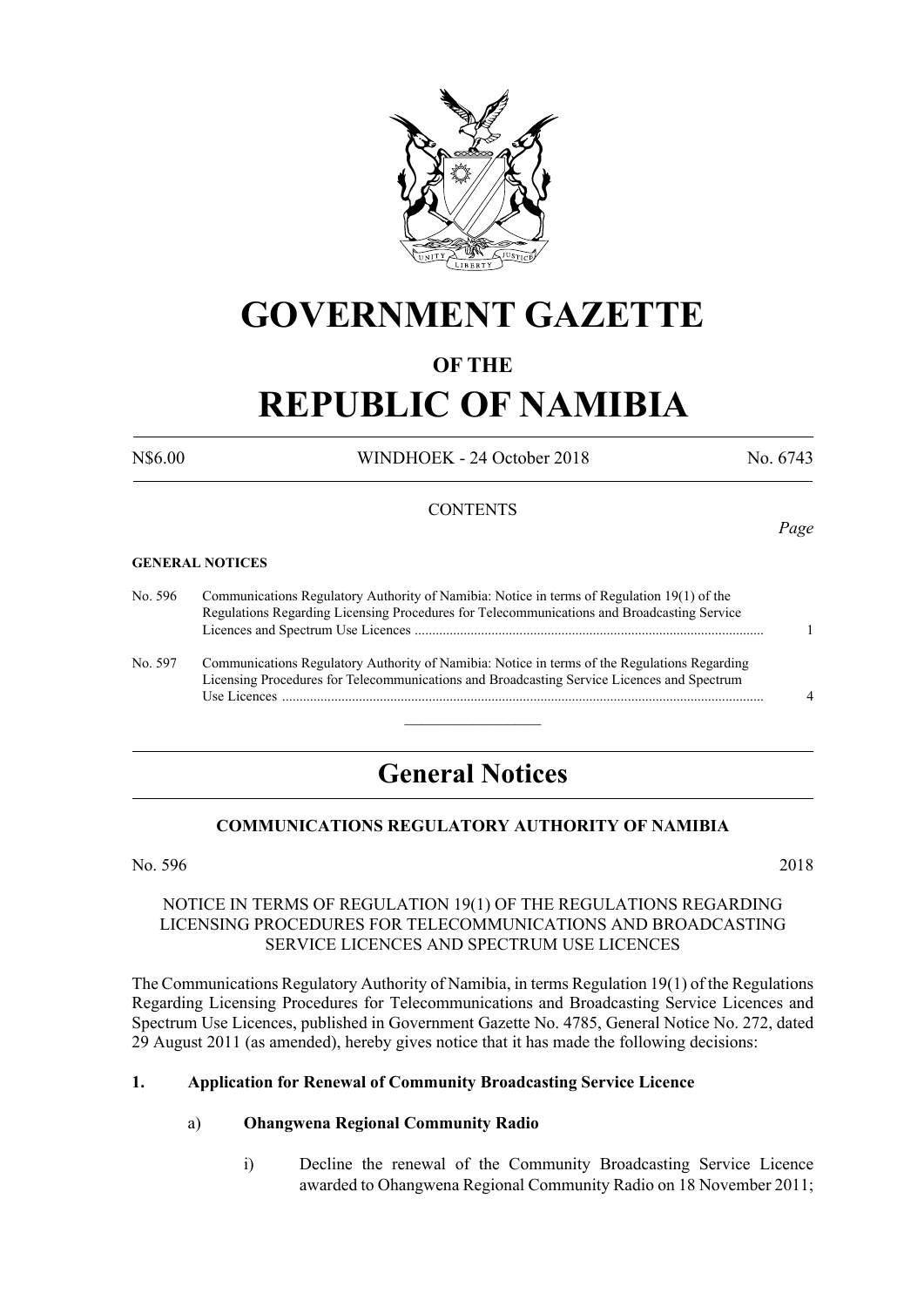- ii) Cancel the Spectrum Use Licence for 94.1 MHz in the geographical area of Eenhana as awarded on 13 September 2012 and published in Government Gazette No. 5037, General Notice No. 306; and
- iii) Direct Ohangwena Regional Community Radio to cease providing all broadcasting services with immediate effect.

#### **2. Application for Amendment of Community Broadcasting Service Licence and Additional Spectrum Use Licences**

#### **Maroela Trust**

i) Amend the Community Broadcasting Service Licence awarded to Maroela Trust as published in Government Gazette No. 5776 General Notice No. 290 dated 3 July 2015, to allow for the provision of broadcasting services in the entire Republic of Namibia; and

| Description of geographic coverage areas |                 |                                            | Radio                   | <b>Maximum</b>  |  |
|------------------------------------------|-----------------|--------------------------------------------|-------------------------|-----------------|--|
| Region                                   | <b>District</b> | <b>Site</b>                                | frequencies<br>assigned | output<br>power |  |
| Erongo                                   | Swakopmund      | Swakopmund<br>Tamariskia<br>Powercom Tower | 96.5 MHz                | 500 Watts       |  |
| Erongo                                   | Walvis Bay      | Walvis Bay<br>Powercom Tower               | $104.0$ MHz             | 500 Watts       |  |
| Otjozondjupa                             | Otjiwarongo     | Otjiwarongo Berg<br>Powercom Tower         | 99.6 MHz                | 1000 Watts      |  |
| Otjozondjupa                             | Grootfontein    | Signal Berg NBC<br>Tower                   | 96.3 MHz                | 2000 watts      |  |

ii) Award additional Spectrum Use Licences to Maroela Trust for:

#### **3. Applications for Class Telecommunications Service Licences (Non-Profit ECS and ECNS)**

#### a) **Kleine Kuppe Neighbourhood Watch**

- i) Approve the award of a Class Telecommunications Service Licence (Non-Profit ECNS) to Kleine Kuppe Neighbourhood Watch; and
- ii) The licence is awarded subject to additional licence conditions regarding the privacy of individuals' homes.

#### b) **Ludwigsdorf Neighbourhood Watch**

- i) Approve the award of a Class Telecommunications Service Licence (Non-Profit ECNS) to Ludwigsdorf Neighbourhood Watch; and
- ii) The licence is awarded subject to additional licence conditions regarding the privacy of individuals' homes.

#### c) **Namibia University of Science and Technology**

- i) Approve the award of a Class Telecommunications Service Licence (Non-Profit ECNS) to Namibia University of science and Technology; and
- ii) Decline the award of a Spectrum Use Licence to Namibia University of science and Technology as the frequencies applied for are spectrum use license exempt.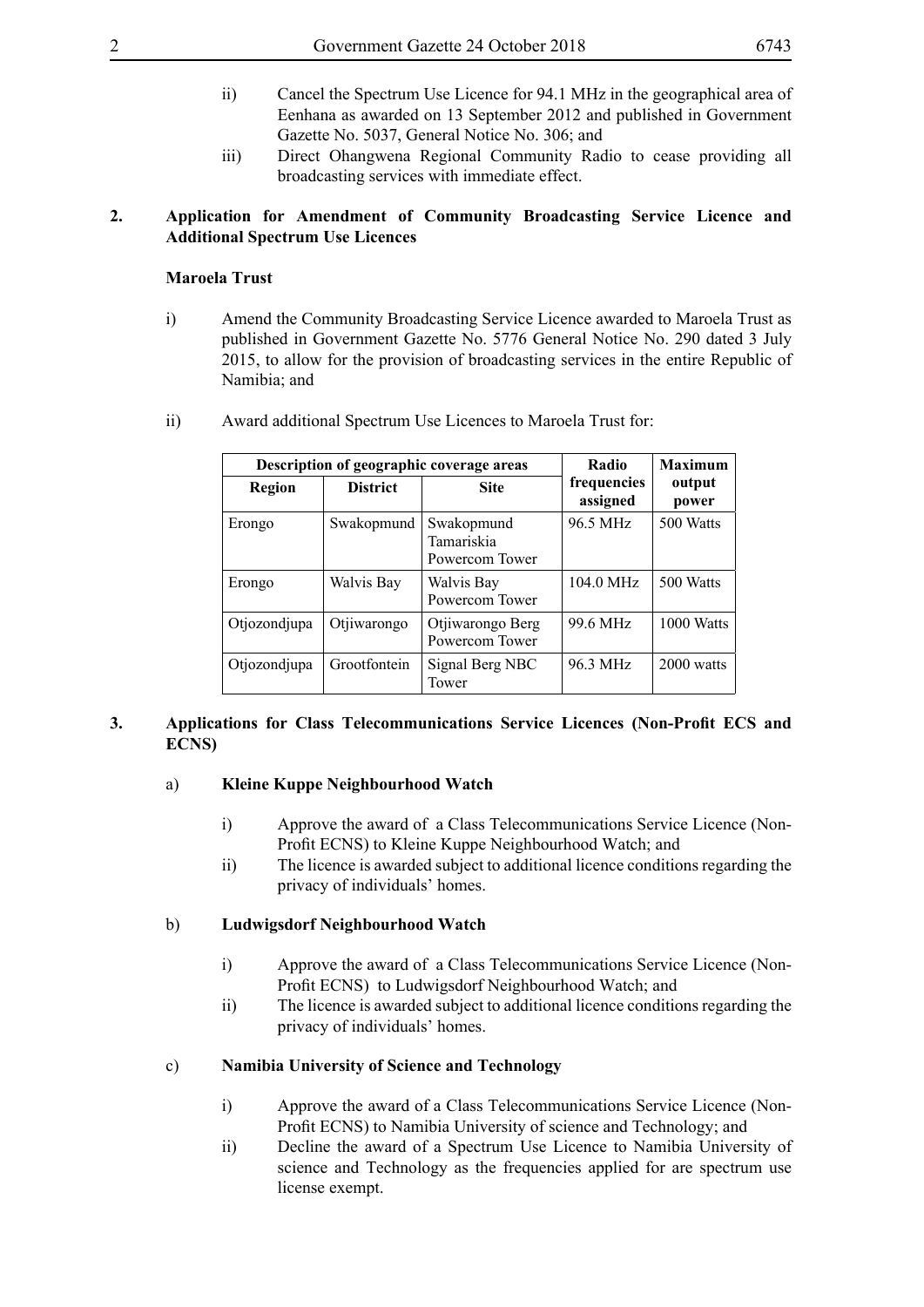#### 4. **Determination of Lapsing of Commercial Broadcasting Service Licence and Spectrum Use License**

#### **Otji-Investment CC**

- i) Note that the Commercial Broadcasting Licence awarded to Otji-Investments CC lapsed on 09 May 2015; and
- ii) Declare that the Spectrum Use Licence for 102.3 MHz awarded to Otji-Investments CC in the geographical area of Otjiwarongo lapsed.

#### **5. Application for Community Broadcasting Service Licence and Spectrum Use Licence**

#### **Namibian College of Open Learning**

- i) Award a Community Broadcasting Service Licence to Namibian College of Open Learning; and
- ii) Award a Spectrum use licence to The Namibian College of Open Learning for:

| Description of geographic coverage areas |                 |                              | Radio                   | <b>Maximum</b>  |  |
|------------------------------------------|-----------------|------------------------------|-------------------------|-----------------|--|
| Region                                   | <b>District</b> | <b>Site</b>                  | frequencies<br>assigned | output<br>power |  |
| Oshana                                   | Ongwediva       | NamCol Building<br>Ongwediva | 102.7 MHz               | 500 Watts       |  |

#### **6. Application for Class Comprehensive Telecommunications Service Licence (ECS and ECNS)**

#### **Virtua Technologies (Pty) Ltd**

- i) Approve the award of a Class Comprehensive Telecommunications Service Licence (ECS and ECNS) to Virtua Technologies (Pty) Ltd;
- ii) Decline the award of a Spectrum Use Licence to Virtua Technologies (Pty) Ltd as the frequencies applied for are spectrum use license exempt; and
- iii) The licence is awarded subject to additional licence conditions.

#### **7. Applications for Reconsideration**

#### a) **Lightstruck Operating Company (Pty) Ltd**

Decline the application for reconsideration submitted by Lightstruck Operating Company (Pty) Ltd, and endorse the Authority's decision of 26 June 2018.

#### b) **Q-Kon Telecom (Namibia) (Pty) Ltd**

- i) Award a Class Comprehensive Telecommunications Service Licence (ECS and ECNS) to Q-Kon Telecom Namibia (Pty) Ltd; and
- ii) Award Spectrum Use Licence to Q-Kon Telecom Namibia (Pty) Ltd for: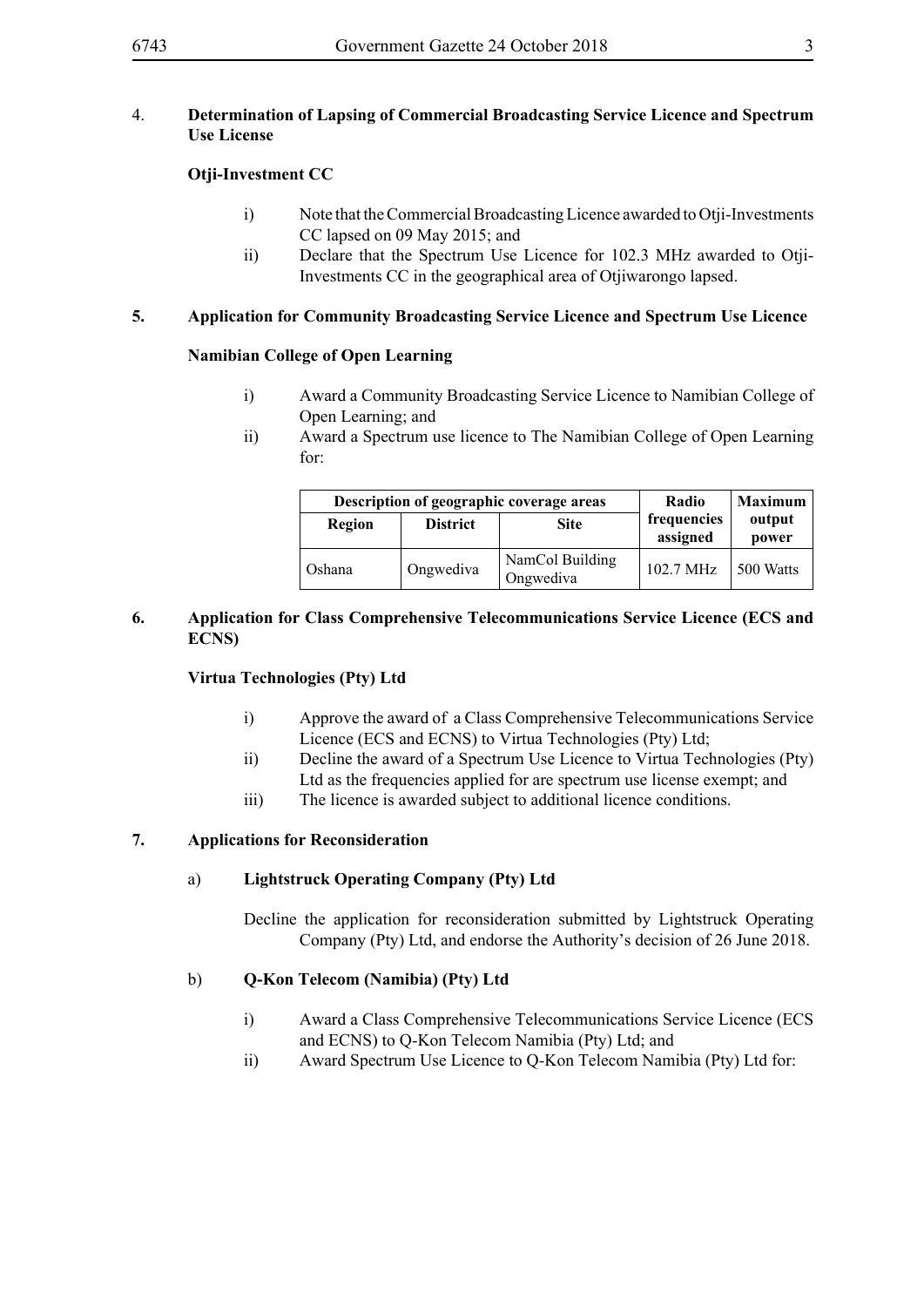| <b>Radio Frequencies</b>                                                                                                             | <b>Description</b><br>of geographic<br>coverage areas | Services to be<br>provided       |
|--------------------------------------------------------------------------------------------------------------------------------------|-------------------------------------------------------|----------------------------------|
| Uplink: 14347 – 14352 MHz<br>Downlink: 11539.2558 - 11547.0058<br>MH <sub>z</sub><br>Bandwidth<br>Uplink: 5MHz<br>Downlink: 7.75 MHz | National                                              | <b>FIXED</b><br><b>SATELLITE</b> |

#### **8. Assignment of Temporary Spectrum Use Licence**

#### **Trustco Administrative Support Services (Pty) Ltd**

Award temporary Spectrum Use Licence to Trustco Administrative Support Services (Pty) Ltd for:

| Description of geographic coverage areas |                 |                       | Radio                   | <b>Maximum</b>  |  |
|------------------------------------------|-----------------|-----------------------|-------------------------|-----------------|--|
| Region                                   | <b>District</b> | <b>Site</b>           | frequencies<br>assigned | output<br>power |  |
| Kavango East   Rundu                     |                 | Arendnes NBC<br>Tower | $107.2 \text{ MHz}$     | 1000 Watts      |  |

All the above decisions are effective from the date of publication of this General Notice.

Kindly take note that the full reasons for all the decisions can be requested from the Authority. Further, in terms of section 31 of the Communications Act, 2009 (Act No. 8 of 2009), the Authority may, on its own motion or on a petition filed by an aggrieved party to any proceedings, reconsider any order or decision that it has made, within 90 days from the date of making that decision or issuing that order.

#### **F. KISHI CHAIRPERSON OF THE BOARD DIRECTORS COMMUNICATIONS REGULATORY AUTHORITY OF NAMIBIA**

#### **COMMUNICATIONS REGULATORY AUTHORITY OF NAMIBIA**

 $\frac{1}{2}$ 

#### No. 597 2018

#### NOTICE IN TERMS OF THE REGULATIONS REGARDING LICENSING PROCEDURES FOR TELECOMMUNICATIONS AND BROADCASTING SERVICE LICENCES AND SPECTRUM USE LICENCES

The Communications Regulatory Authority of Namibia, in terms of regulations 11 of the Regulations Regarding Licensing Procedures for Telecommunications and Broadcasting Service Licences and Spectrum Use Licences, as published in Government Gazette No. 4785, General Notice No. 272, dated 29 August 2011 (as amended), herewith gives notice that the Applicants referred to in the table below have submitted the following applications for **Spectrum Use Licences** to the Authority: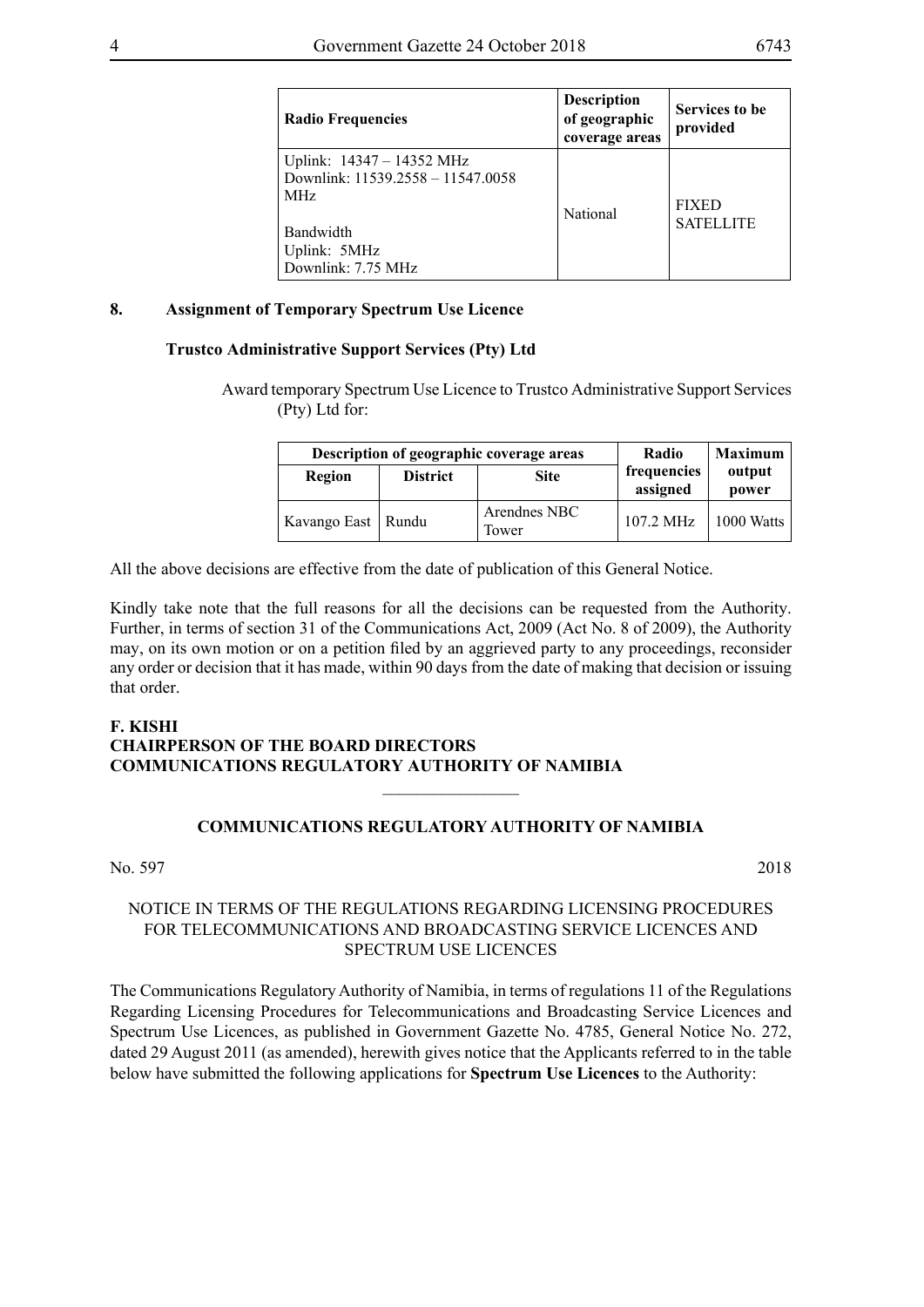| be provided<br>applied for<br>Service to<br>frequency<br>using                                                                  | FIXED                                                                                                                                                     | FIXED                                                                                                                  | FIXED                                      | SATELITE<br>FIXED                                                                                            |
|---------------------------------------------------------------------------------------------------------------------------------|-----------------------------------------------------------------------------------------------------------------------------------------------------------|------------------------------------------------------------------------------------------------------------------------|--------------------------------------------|--------------------------------------------------------------------------------------------------------------|
| Outstanding<br>License Fees                                                                                                     | $\frac{1}{2}$                                                                                                                                             | $\tilde{z}$                                                                                                            | $\tilde{z}$                                | $\tilde{z}$                                                                                                  |
| Description<br>geographic<br>coverage<br>areas<br>$\mathbf{f}$                                                                  | National                                                                                                                                                  | National                                                                                                               | National                                   | National                                                                                                     |
| List of radio frequencies<br>or groups of radio<br>assignment by the<br>frequencies being<br>considered for<br><b>Authority</b> | Bandwidth= 56 MHz<br>$(37198/38458 \text{ MHz})$<br>(37086/38346 MHz)<br>$(37142/38402 \text{ MHz})$<br>Chnl 3 Tx/RX:<br>Chnl 2 $Tx/RX$ :<br>Chnl 1Tx/RX: | $(27632.5/28640.5 \text{ MHz})$<br>$(27576.5/28584.5 \text{ MHz})$<br>Bandwidth=56 MHz<br>Chn12 Tx/RX:<br>Chnl 1Tx/RX: | Tx/RX: (6640/7000 MHz)<br>Bandwidth=20 MHz | Bandwidth (5 MHz)<br>Bandwidth (5 MHz)<br>Downlink (Center)<br>Uplink (Center)<br>19707.5 MHz<br>29507.5 MHz |
| radio frequencies<br>List of radio<br>or groups of<br>frequencies<br>applied for                                                | $(37-39.5 \text{ GHz})$<br>38 GHz Band                                                                                                                    | $(27.5-29.5 \text{ GHz})$<br>28 GHz Band                                                                               | $(5925 - 7075 \text{ MHz})$<br>6 GHz Band  | 19.7-20.2 GHz<br>Uplink<br>$29.5 - 31 \text{ GHz}$<br>Downlink                                               |
| Type of service<br>license                                                                                                      | Spectrum Use<br>License                                                                                                                                   | Spectrum Use<br>License                                                                                                | Spectrum Use<br>License                    | Spectrum Use<br>License                                                                                      |
| Namibian Citizens<br>Namibian Citizens<br>Stock owned by<br>Percentage of<br>controlled by<br>or Namibian<br>Companies          | 30%                                                                                                                                                       | 30 %                                                                                                                   | 100 %                                      | 51 %                                                                                                         |
| incorporation<br>Applicant's<br>citizenship<br>or place of                                                                      | Namibian                                                                                                                                                  | Namibian                                                                                                               | Namibian                                   | Namibian                                                                                                     |
| Applicant's Name                                                                                                                | Namibia (Pty) Ltd<br><b>MTN</b> Business                                                                                                                  | Namibia (Pty) Ltd<br><b>MTN</b> Business                                                                               | Witel Service<br>Provider CC               | MWireless (Pty) Ltd                                                                                          |